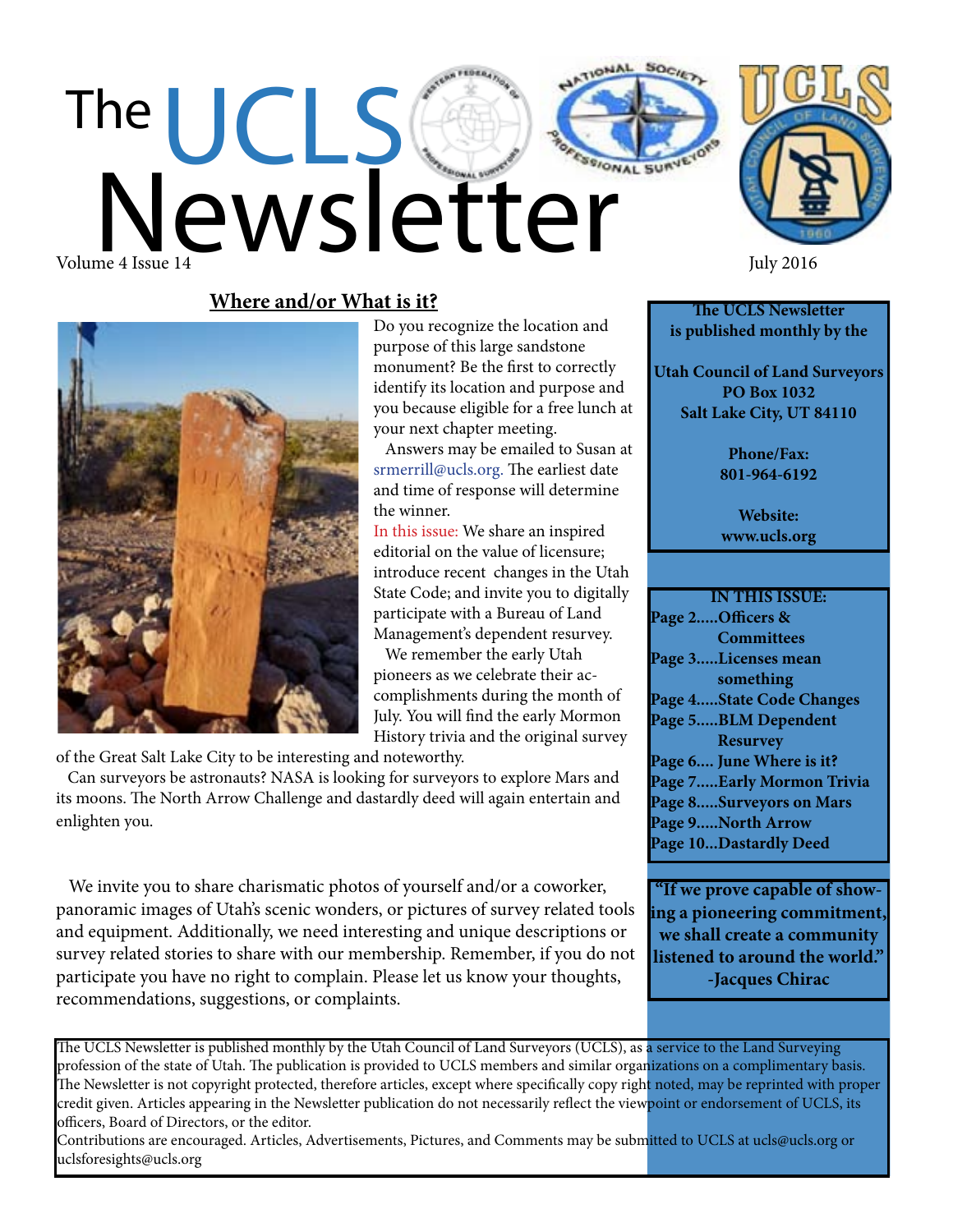#### **UCLS Executive Board 2015**

**State Chair** Dale Robinson 12227 S. Business Park Dr., #220 Draper, UT 84020 Business: (801)523-0100 Fax: (801) 523-0990 drobinson@sunrise-eng.com

State Chair Elect Dan Perry Utah Valley University 1300 West 1600 North Orem, UT 84604-2332 Business: (801) 863-8525 perrydl@uvu.edu

Past State Chair Scott Woolsey 43 S. 100 E., Suite 100 St. George, UT 84770 Business: (435) 628-6500 Fax: (435) 628-6553 scottwoolsey@alphaengineering.com

#### NSPS Director

Steven Dale 3600 S. Constitution Blvd., Room 250 West Valley City, UT 84119 Business: (801) 963-3218 Fax: (801) 963-3540 steve.dale@wvc-ut.gov

West Fed Representative Michael W. Nadeau (SL) 5226 W. Ashland Rose Dr. Herriman, UT 84065 Business: (801) 569-1315 Fax: (801) 569-1319 mikenadeau.ucls@gmail.com

Book Cliffs Chapter President

Harold Marshall 85 S. 200 E. Vernal, UT 84078 Business: (435) 789-1017 Fax: (435) 789-1813 hmarshall@uintahgroup.com

Book Cliffs Chapter Representative Brock Slaugh P.O. Box 1580 Vernal, UT 84078 Business: (435) 789-1365 bis@timberlinels.com

Color Country President Todd Jacobsen 175 E. 200 N. Business: (435) 627-4124

Fax: (435) 627-4133 tjacobsen@sgcity.org

Rick Snyder 11 North 300 West Washington, UT 84780 Business: (435) 652-8450 Fax: (435) 652-8416 rsnyder@sunrise-eng.com

> Golden Spike President Andy Hubbard 5746 S 1475 E Ogden, UT 84403 Business: (801) 394-4515 Fax: (801) 392-7544 andyh@greatbasineng.com

#### Golden Spike Chapter Representative

Color Country Chapter Representative

Val Schultz 2096 W. 5750 S. Roy, UT 84067 Business: (801) 399-8018 Fax: (801) 825-1320 vschultz@co.weber.ut.us

#### Salt Lake Chapter President

Gary Christensen 2132 W 1235 S Lehi, UT 84043 Business: (801) 550-3209 gchristensen@sunrise-eng.com

Salt Lake Chapter Representative Tim Prestwich 12830 Redwood Road Riverton, UT 84065 Business: (801)208-3124 tprestwich@hotmail.com

#### Timpanogos President

Bradly D. Daley 3814 Sage Vista Lane Cedar Hills, UT 84062 Business: (801) 566-5599 Fax: (801) 566-5581 bdaley54@msn.com

#### Timpanogos Chapter Representative Jim Kaiserman

1020 Sage Circle Heber City, UT 84032 Business: (435) 657-3222 Fax: (435) 657-3207 jkaiserman@co.wasatch.ut.us

### Administrative Secretary

Susan Merrill PO Box 1032 Salt Lake City, UT 84110 (801) 964-6192 srmerrill@ucls.org

#### Board/Committees Volume 4 Issue 14 July 2016 The UCLS Newsletter

Treasurer Brad Mortensen (SL) 3268 S. 930 W. Syracuse, UT 84075 Business: (801) 363-5605 Fax: (801) 363-5604 bmortensen@MElamerica.com

**Chapter Vice Presidents:** Book Cliffs David Kay dkay@uintahgroup.com Color Country Bob Hermandson bobh@bushandgudgell.com Golden Spike Ken Hawkes kenh@awagreatbasin.com Salt Lake Brian Linam brian.linam@esieng.com Timpanogos Chad Hill chill@spanishfork.org

**Chapter Secretary/Treasurer** Book Cliffs Paul Hawkes paul@trisatesurvey.com Color Country Brad Peterson brad2765@gmail.com<br>
bike Travis Gower Golden Spike gwlsurvey@gmail.com Salt Lake Brian Mitchell bmitchell@slco.org Timpanogos Chad Poulsen chad@lei-eng.com

#### **Committees & Committee Chairs**

Legislation Doug Kinsman doug@ensignutah.com Education Vacant Publication Steve Keisel svkeisel@gmail.com Standards & Ethics Dale Bennett dale@benchmarkcivil.com Membership David Balling dkballing@msn.com Public Relations Randy Smith rdsmith@utah.gov Testing Darryl Fenn dfenn@merid-eng.com Workshop & Convention Todd Jacobsen tjacobsen@sgcity.org Historical Charles Heaton charles.heaton@esieng.com Matt Peterson matt.peterson@esieng.com Construction Survey David Mortensen DMortensen@bushandgudgell.com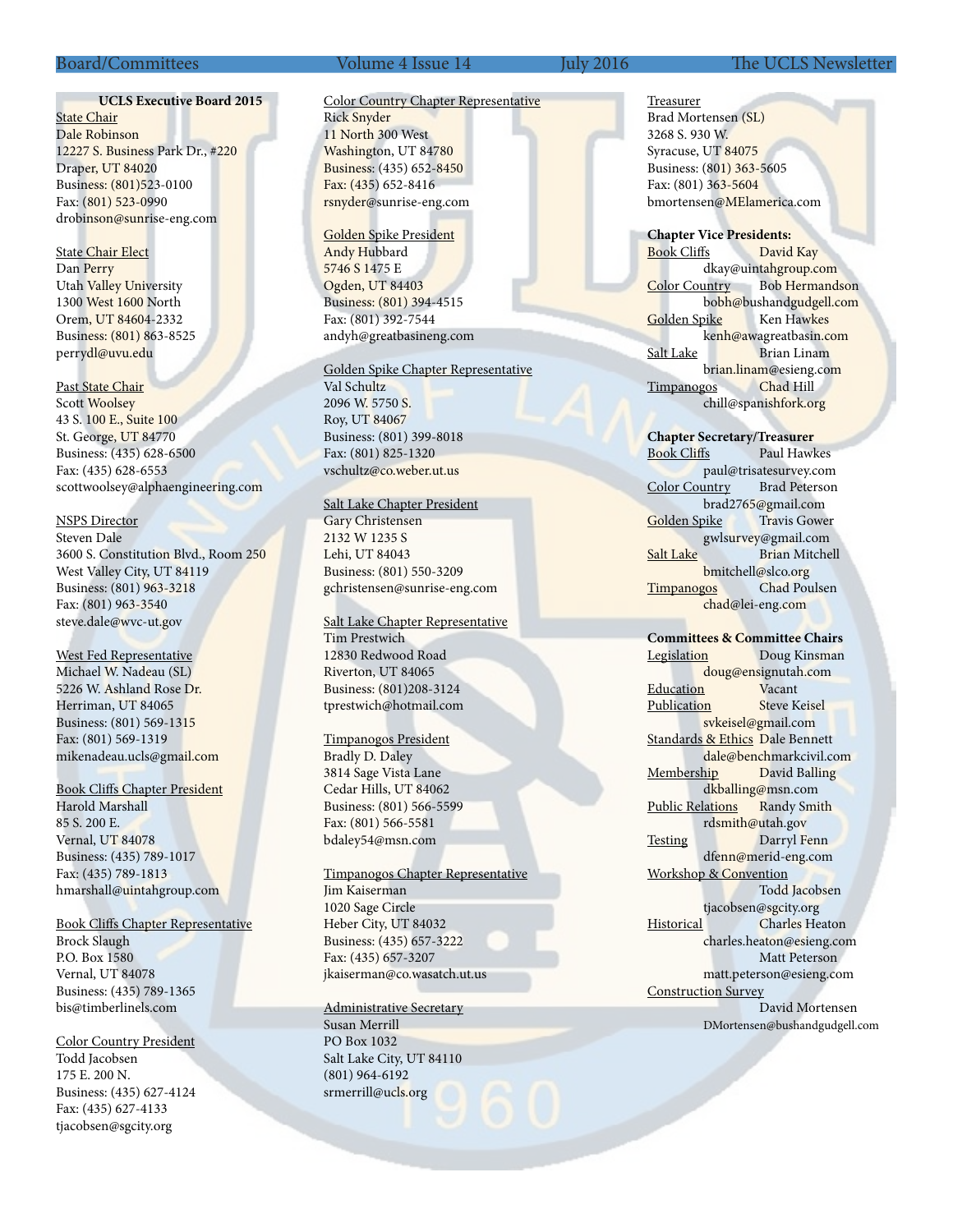# **Editor's Points: Surveyor's Licenses Mean Something**

We tend to trust professionals who have diplomas, certificates and licenses hanging on their walls. So, when a toothpaste maker wanted to gain market share, it borrowed that trust we have for licensed professionals in a regulated field. If dentists recommend a product, it must be good.

There's another reason for surveying professionals to pay attention to dentists besides healthy teeth and gums. Jeff Lucas offers the particulars in his column this month. It's a cautionary tale of how a regulated profession needs to protect its future.

*Those professional surveyor licenses and certificates on the wall mean something to the public. They represent a trust that the work performed will be correct and of the highest quality* At a time when, like many professions, surveying is seeing the Baby Boom bubble move through its senior ranks with nowhere near the number of replacements needed entering the field, the potential entry of unregulated players raises serious issues. On the one hand, it is a solution to the issue of headcount. With fewer barriers to entry, we can bring in more workers.

On the other hand, what do lower entry standards mean to the professionalism and quality of the work being done by the current, highly qualified workforce?

Experience and judgment count. When I was in college, I went to the campus health center for some illness or another and was told they would need to draw some blood. I waited for the phlebotomist. I have to admit an initial wave of concern when I recognized the woman who walked in with the tray of instruments from my English class. Did I really want an English major sticking a needle in my vein? I decided this was not a task the health center would entrust to just anyone, and I might be wrong — she may have been in pre-med fulfilling an elective in my English class. I trusted that she had the experience and judgment gained through training and proper supervision over time. I knew I had recourse to ask for a nurse or doctor whose credentials were spelled out on the wall or in the letters after their name.

Years later, a housing inspector told me that if I did my own electrical work, I did not need a permit, but if a contractor touched the wiring, not only did I need a permit but a licensed electrician had to sign off on the work. I don't know what made my electrical repairs more trustworthy than a carpenter or handyman who had probably seen more wiring than I'll ever see, but I had three choices. If I used a licensed electrician, the work would be done under the permit, certified and inspected. If the handyman did it, I would have to get a permit, bring in an electrician to certify the work, and go through an inspection. If I did the work myself, I could avoid most of the steps or bring in the electrician at the end to check my work. The most efficient and cost-effective approach was to start with a licensed professional.

As we watch the dentists — who can legitimately argue they want to protect the health and safety of the general public — we shouldn't dismiss the issue that is engaging them. We can't afford to sound like we want to exclude legitimate players from the market, but we must defend the standards and qualifications that are the hallmark of this profession. If the dentists lose ground, so do we, and so do other regulated professions.



I do feel some comfort when I see those licenses and diplomas on the wall.

Reprinted with permission from Point of Beginning, Copyright 2016, www.pobonline.com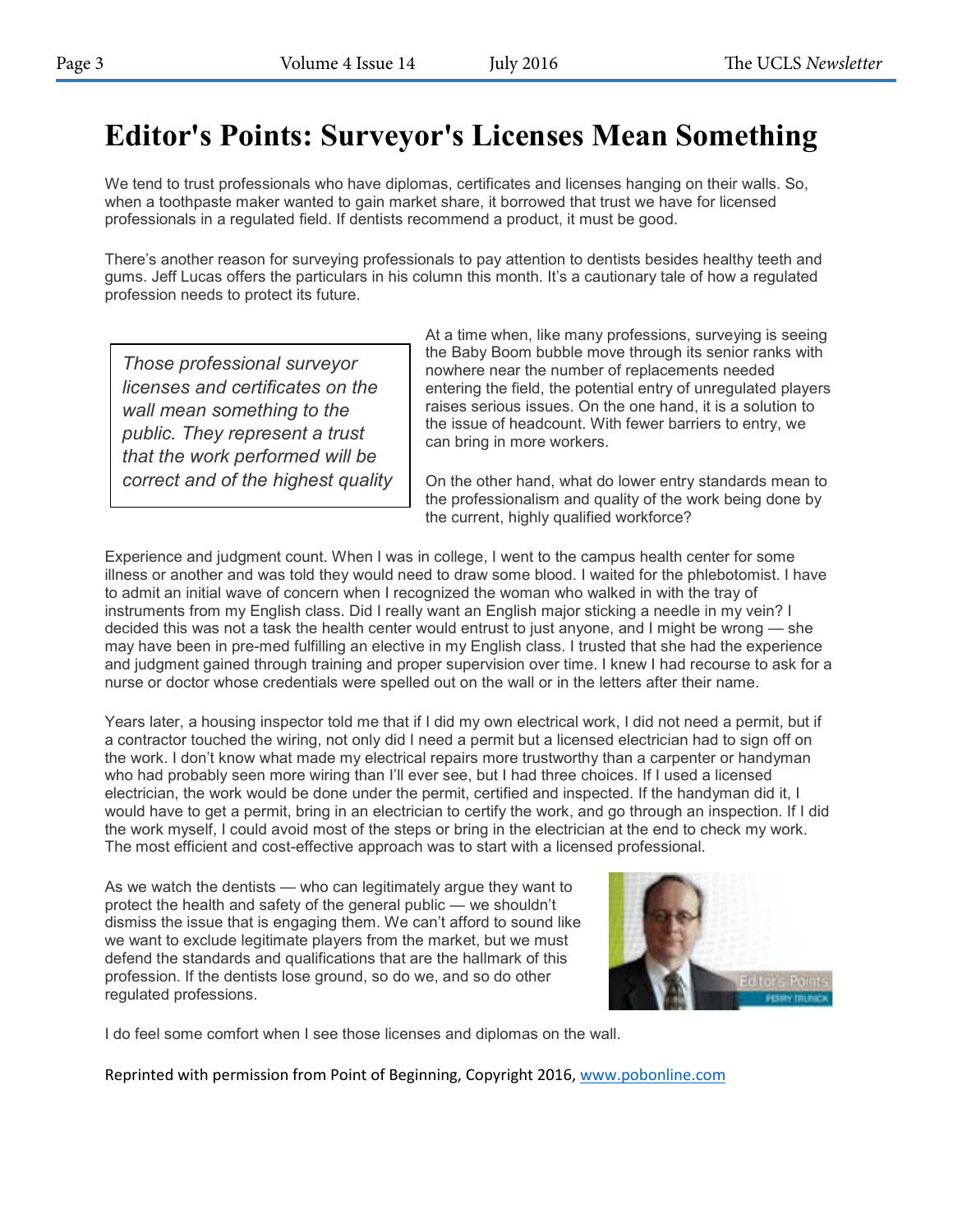## **CHANGES TO STATE CODE**

## **Historical Code**

*17-23-14. Disturbed corners -- County surveyor to be notified.* 

*(1) As used in this section:* 

*(a) "Corner" means the same as that term is defined in Section 17-23-17.5.* 

*(b) "Monument" means the same as that term is defined in Section 17-23-17.5.* 

*(2) A person who finds it necessary to disturb any established corner in the improvement of a road, or for any other cause, or finds a monument that needs rehabilitation, shall notify the county surveyor.* 

*(3) The county surveyor or the county surveyor's designee shall:* 

*(a) consistent with federal law or rule, reconstruct or rehabilitate the monument for the corner by lowering and witnessing the corner or placing another monument and witness over the existing monument so that the monument:* 

*(i) is left in a physical condition to remain as permanent a monument as is reasonably possible; and* 

*(ii) may be reasonably located at all times in the future; and* 

*(b) file the record of each reconstruction or rehabilitation under Subsection (3)(a).* 

## **New Code - Effective 05/10/2016**

**Note: text with significant changes have been "bolded"**

Title 17 Counties Chapter 23 County Surveyor Section 14 Disturbed corners -- County surveyor to be notified -- Coordination with certain state agencies.

(1) As used in this section:

**(a) "Committee" means the Monument Replacement and Restoration Committee created in Section 63F-1-510.** 

(b) "Corner" means the same as that term is defined in Section 17-23-17.5.

(c) "Monument" means the same as that term is defined in Section 17-23-17.5.

(2) A person who finds it necessary to disturb any established corner **for any reason**, including the improvement of a road, shall notify the county surveyor **at least five business days before the day on which the person disturbs the corner.** 

**(3) A person who finds a monument that needs rehabilitation shall notify the county surveyor within five business days after the day on which the person finds the monument.**  (4) The county surveyor or the county surveyor's designee shall:

(a) consistent with federal law or rule, reconstruct or rehabilitate the monument for the corner by lowering and witnessing the corner or placing another monument and witness over the existing monument so that the monument:

(i) is left in a physical condition to remain as permanent a monument as is reasonably possible; and

(ii) may be reasonably located at all times in the future; and

(b) file the record of each reconstruction or rehabilitation under Subsection **(4)(a)**.

Amended by Chapter 171, 2016 General Session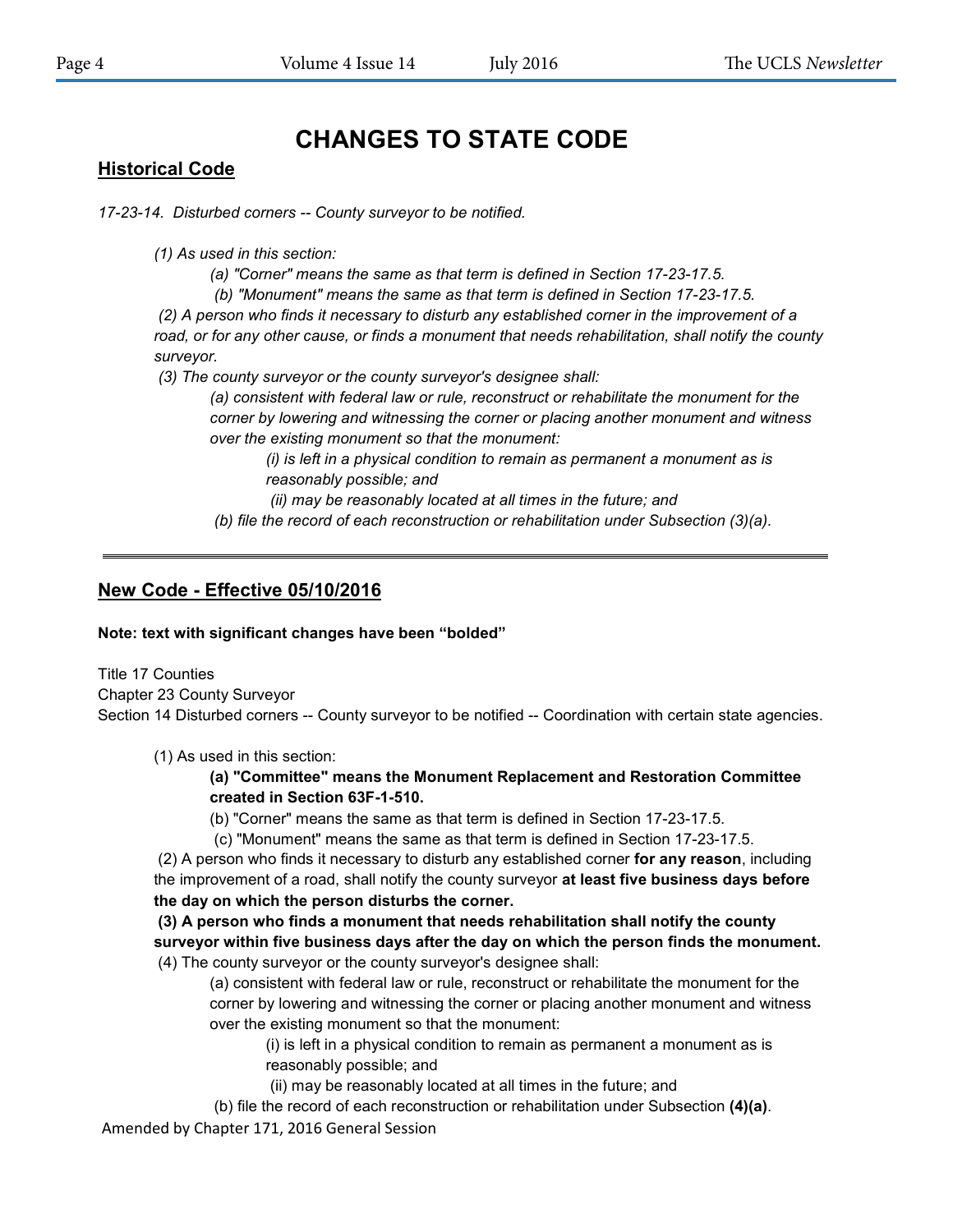## **Bureau of Land Management Dependent Resurve**y **Bureau of Land Management Dependent Resurvey**



BLM-Utah Chief Cadastral Surveyor Dan Webb, Cadastral Land Surveyor Christopher May and Land Survey Pathway Student Nicholas Verhoef, conducted a resurvey of an 1872 General Land Office survey, June 28, near the Simpson Mountains in the West Desert.

The BLM-Utah West Desert District Office requested the cadastral survey to protect the Public Land Survey System (PLSS) boundary corners in preparation for the Government Creek Slashing fuels reduction project. This project also addresses improvement of Greater Sage Grouse habitat.

Using original plat and field notes from the 1872 survey, the original marked stone corners were found, recorded and then perpetuated with new aluminum post and caps. The original stones were identified by chiseled markings on the face of each stone. The section corners are marked with chisel marks on the side of the stone, and quarter corners are marked with a 1/4.

The type and size of the stone, the distance and bearing between the stones as well as other topographical features were also included in the 1872 record which helped the survey team identify the corners.

The new aluminum posts are marked with the township, the range, the section numbers, the year the corner was set, and sub divisional markings.

The team used survey grade GPS equipment which gives sub centimeter accuracy. The measurements and descriptions will become a new PLSS plat and filed note record for land managers and the public use into the future.

The Bureau of Land Management's Cadastral Survey Program is one of the oldest and most fundamental functions of the United States Government. Cadastral Surveys are the foundation of our national land tenure system; creating, reestablishing, marking, and defining land boundaries.

Please visit our work by going to BLM Utah Flickr link/picture web site at:

https://www.flickr.com/photos/blmutah/albums/72157670311988436

## **Daniel W. Webb**

BLM, Utah State Office (UT925) Division of Lands & Minerals Chief, Branch of Geographic Sciences Chief Cadastral Surveyor, Utah 801-539-4135 dwebb@blm.gov

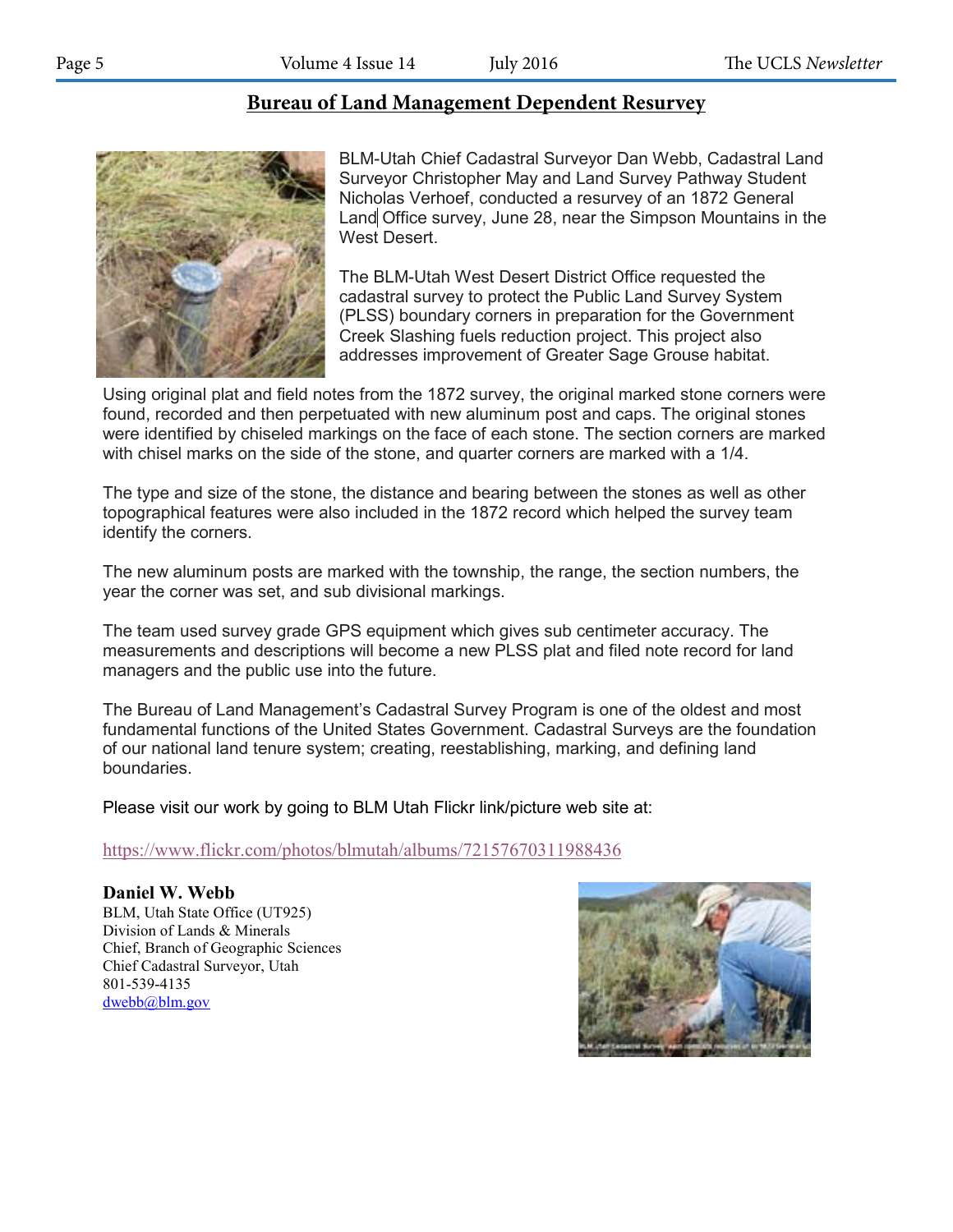## **June Where Is It?**



between 1973 and 1976 on 40 acres of Great Salt Lake Desert land near the tiny town of Lucin, Utah, "Sun Tunnels

 Charles Heaton was the first to respond with the correct information about the location of the June's "Where Is It" contest - followed by Mark Gregerson and Chad Hill.

 The Lucrin Sun Tunnel was built between 1973 and 1976 on 40 acres of Great Salt Lake Desert land near the tiny town of Lucin, Utah. They mark the yearly extreme positions of the sun on the horizon. The tunnels being aligned with the angles of the rising and the setting of the sun on the day of the solstices, around June 21st and December 21st. On those days, the sun is centered through the tunnels  $_{\tiny\textsf{Bu}}$ and is nearly centered for about 10 days before and

after the solstices.

American artist Nancy Hold built the monumental, yet industrial-looking Sun Tunnels on 40 acres of desert about 10 miles outside the ghost town of Lucin to make a statement about humans' relationship to the Earth and the cosmos. and resetting the rising and the sun of the sun of the solid and  $\alpha$ 

The artwork is composed of four 18-foot long, 9-feet wide concrete culverts. Two of the tunnels line up with the sunrise, another pair at sunset line up with the summer solstice. Then in winter, on the shortest day of the year, the pairs switch roles to do it again. miles outside the ghost town of Lucin to make a statement about humans' relationship to the Earth and the cosmos.

At midday, the darkened tubes of concrete become a planetarium of sorts, thanks to various- sized holes bored in their sides projecting representations of four constellations: Draco, Perseus, Columba, and Capricorn. The holes throw spots of light, like stars, inside the dark tunnels. their sides projecting representations of four constellations: Draco, Perseus, Columba and Capricorn. The holes





IF YOU HAVE NOT RECEIVED THE SPRING-SUMMER PUBLICATION OF THE UCLS FORE-SIGHT MAGAZINE- IT MAY BE BECAUSE OF AN INCORRECT ADDRESS. PLEASE VERIFY AND/OR UPDATE YOUR CONTACT INFORMATION ON THE UCLS WEBSITE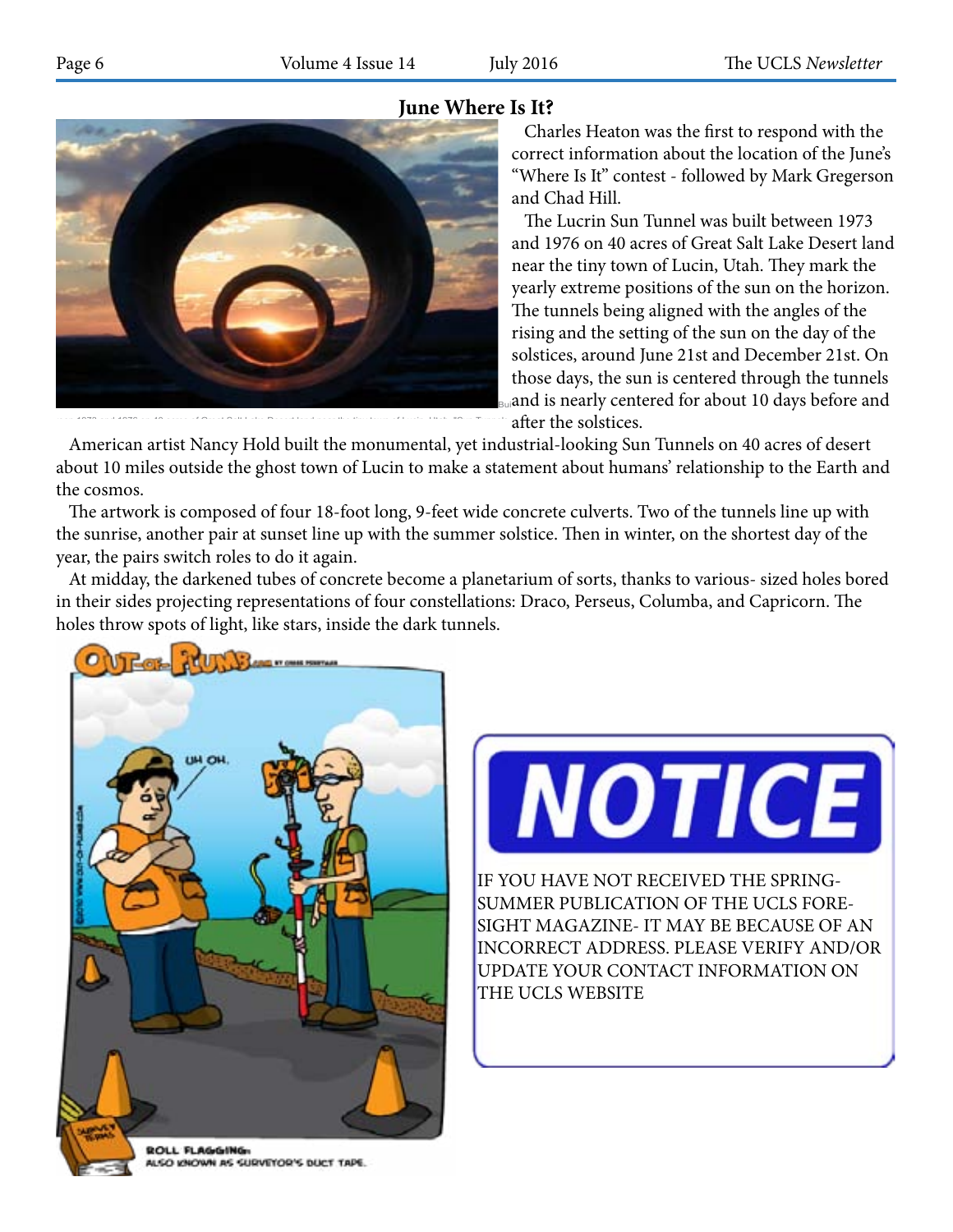## **Pioneer Day Did You Know?**

- February 4, 1846 is the first day wagons left Nauvoo and cross the Mississippi.
- 500 men volunteered for the Mormon Battalion.
- From Nauvoo, the pioneers crossed Illinois, Iowa, Nebraska, Wyoming, and Utah to make it to the Salt Lake Valley.
- 70 wagons made up the first wagon train to reach Utah.
- Only 3 women began the cross country voyage with the first wagon train to head to the Salt Lake City Valley.
- William Clayton is credited with building the modern odometer while journeying with the first Mormon wagon train.
- "Come, Come Ye Saints" was written during the first wagon train's journey to the Salt Lake Valley.
- Independence Rock, in Wyoming, is covered with the carved names of emigrants who traveled along the Oregon, Mormon, and California Trails.
- Pioneers met Jim Bridger during their journey west.
- According to the diary of Willard Richards, Jim Bridger promised to give Brigham Young \$1,000 for a bushel of corn raised in the Salt Lake basin.
- It took 14 days to travel the last 116 miles from Fort Bridger to the Valley of the Great Salt Lake.
- Brigham Young said "It is enough. This is the right place. Drive on." upon seeing the Salt Lake Valley.
- By the time Brigham Young entered the valley on July 24, the pioneers had already planted crops and started irrigation work.
- On July 26, 1847, Brigham Young, Heber C. Kimball, Ezra T. Benson, George A. Smith and Wilford Woodruff climbed Ensign Peak.
- On July 28, Brigham Young planted his walking stick in the ground and said this is the spot where the Saints would begin building the Salt Lake Temple.
- Brigham Young Named City Creek.
- Between 1846 and 1869, between 60,000 and 70,000 Mormons traveled West on the Mormon trail.
- On average, wagon trains could travel 9 miles a day.
- The Mormon trail was roughly 1,300 miles long.
- According to an 1859 pioneer guide, a stampede, was "more to be dreaded upon the plains than almost any disaster that can happen."
- Perpetual Emigration Fund helped immigrants migrate to Utah.
- In 1848 seagulls came in large flocks to eat the Mormon cricket that were devastating crops in the Salt Lake Valley.
- The first Pioneer Day celebration was held in 1849.
- At the October 1856 general conference, Brigham Young asked for volunteers to go rescue the Willie & Martin handcart companies.
- Counting Brigham Young, 5 prophets crossed the plains.



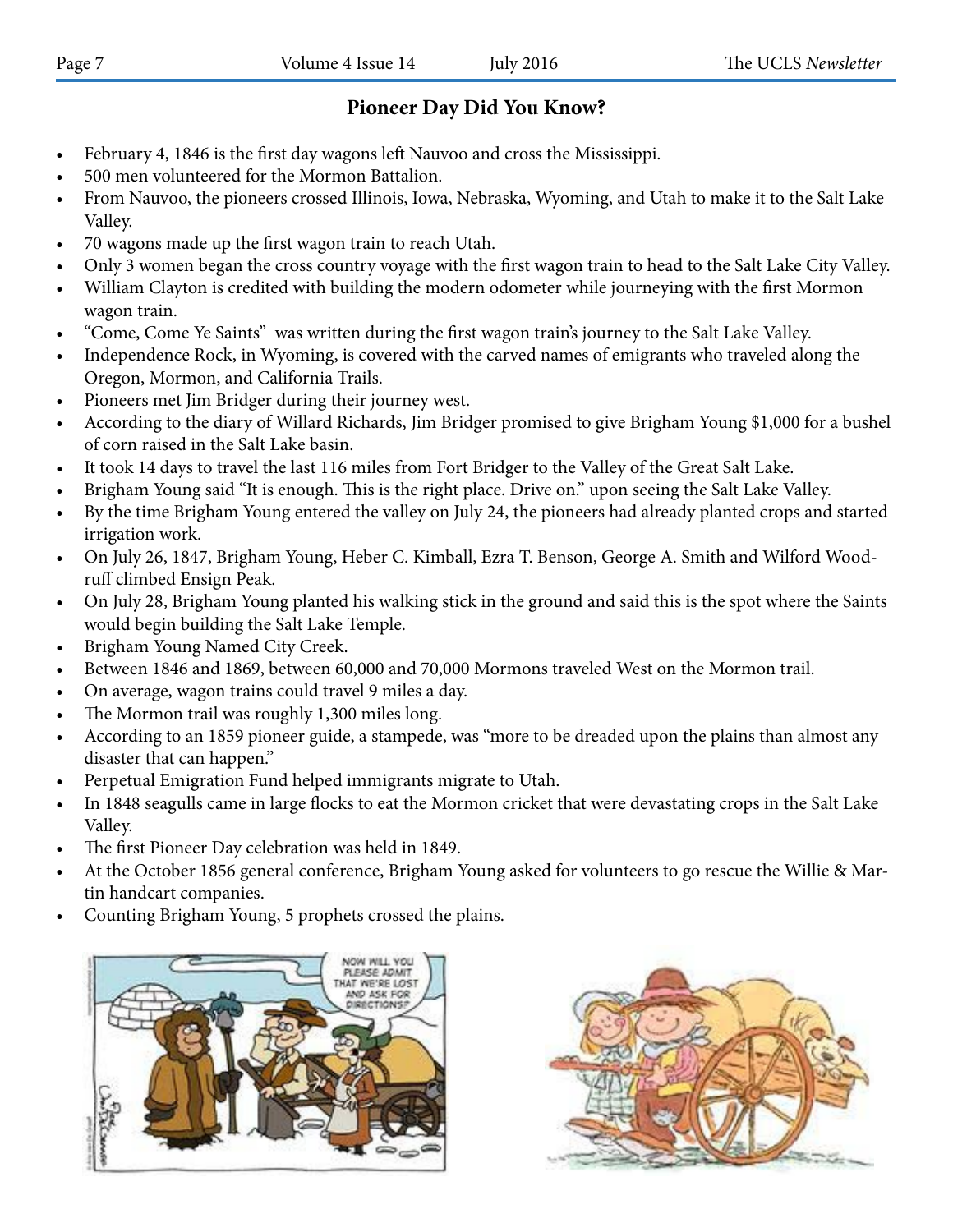

## **SURVEYORS WANTED TO EXPLORE MARS AND ITS MOONS**

Have you ever asked the question, what is out there? So have wel That curiosity leads us to explore new places like Mars and its moons, Phobos and Deimos. Just what lies beyond the next valley, canyon, crater, or hill is something we want to discover with rovers and with humans one day too.

#### Files for Print

- · Surveyors Wanted Poster (JPG, 6.13 MB)
- · Surveyors Wanted Poster (TIF, 92.73 MB)

#### Owen NASANSC

Images are free for reprint and re-use



Thanks to UCLS member Evan Wood for contributing

## HISTORICAL DATA

Prepared in accordance with the original survey made by Orson Pratt, Henry G.Sherwood and assistant and the service of the same commenced August 2, 1847,<br>conts, which survey was commenced August 2, 1847,

The city was pioneered by the Marmon people at<br>that time, Orson Pratt was the first of this group to<br>walk over and evaluate the area as a city site, on the at-<br>termon of Wednesday, July 21,1897. The day following, Ju-<br>ly 2

On Friday, July 23, 1847, the main body of the Pioncers<br>arrived on the city site and made camp in the area sur-<br>rounding the present City and County Building Heating<br>between 4th and 5th South and between 2nd East and Main Streets. There, in solemn religious ceremony, Orson Streets. There, in solemn religious ceremony, Orson<br>Pratt as leader of the group dedicated the people and<br>lands to the Lord and implared this blessings uppointed<br>their labors. Various committees then were appointed<br>to atte

On Saturday, July 24, 1847, at 11:45 A.M., President Brigham Young and company arrived - a day late due to sickness.

Wednesday afternoon, July 28, 1847, President Brig-



mediatory are companied by Appointment of the February<br>
the band mediatory of the Secretary to Praith<br>
Hawkins<br>
Hawkins<br>
Thomas Bullock, Secretary to President<br>
Sulvestor<br>
Thomas Bullock, Secretary to President<br>
The Temple

Orson Pratt, unanimously voted to erect a temple thereon.

18

That evening, the Pioneers assembled on the Temple That evening, the Pioneers assembled on the Temple<br>site and voted unanimously to build the Temple there<br>and to survey a city to be divided into lots 10 by 20 rods<br>each, exclusive of the streets, and into binch are 5 to<br>lot public grounds.

On Saturday, August 7, 1847, four days after the<br>city survey commenced, the Church Leaders, for and<br>in behalf of the people and themselves, and mithout com pensation, commenced the distribution of city blocks and lots as "inheritancies" These building lots were distributed equitably anima the people with the praxise that they were to be used for home or business building only and not to be sold or otherwise disposed of for pecuniary profin

One 10-acre block, later known as the Sixth Ward (or Pioneer) Square, was designated as the site for erection of a temporary fort in which the people<br>would reside until individual homes could be built in various parts of the city. Work on the fort was<br>commenced August H, 1897.

On Saturday, August 14, 1847, a general meeting of<br>the Pioneers was held at which the city was given<br>the nome: "The City of the Great Salt Lake, Great<br>Basin, North America:

When the new city was incorporated, an March 26,<br>IBSI, its name was changed to Great Salt Lake City,

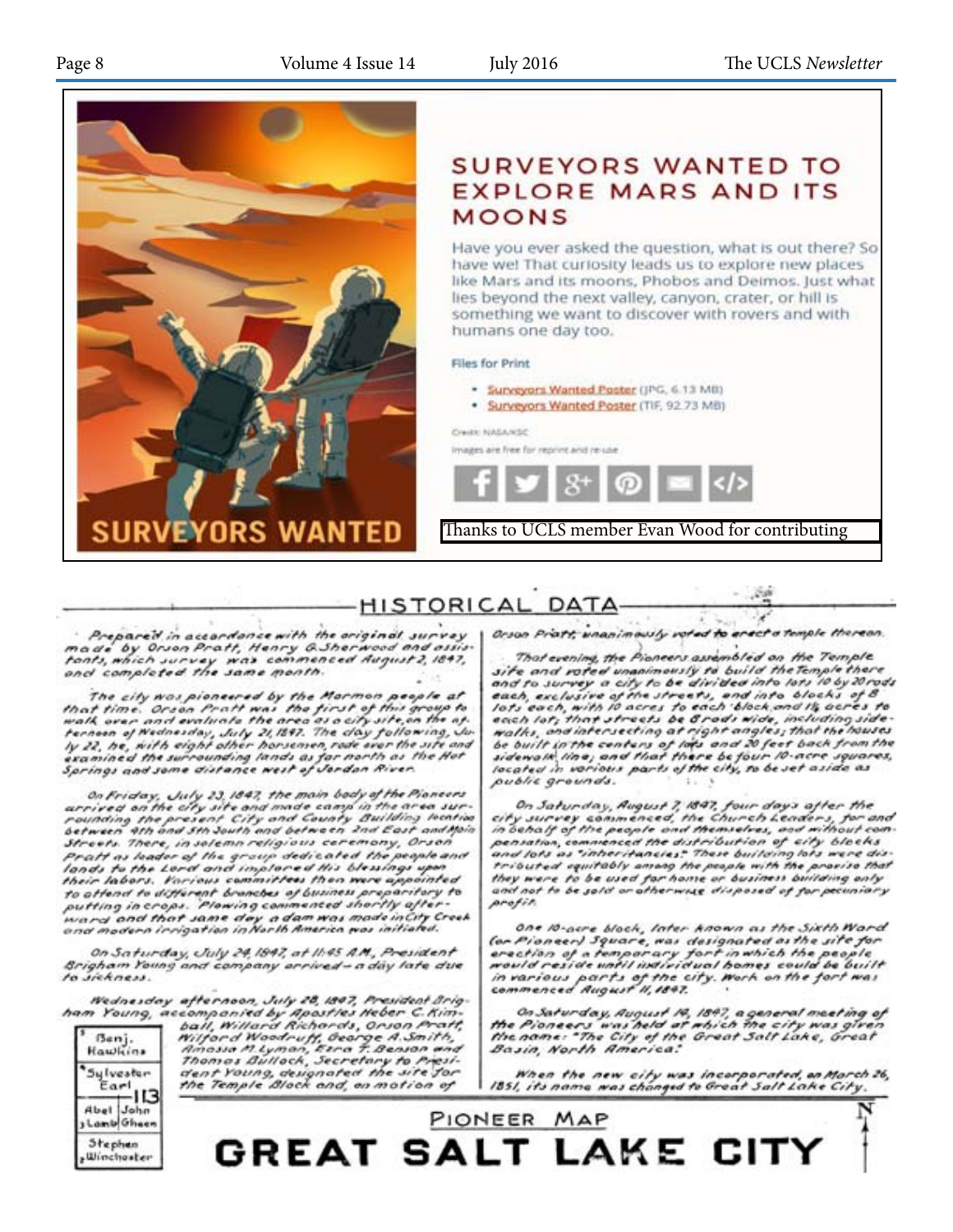## **MATCH THE NORTH ARROW TO THE COMPANY**



Answers on page 10

## **ATTENTION**

Your help is needed!

 The Utah Council of Land Surveyors (UCLS), in conjunction with the Arizona Professional Land Surveyors (APLS), Nevada Association of Land Surveyors (NALS), Bureau of Land Management (BLM), and the Western Federation of Professional Surveyors (WFED) are collaborating to re-monument the tristate corner for the state boundary of Utah, Arizona, and Nevada.

 Todd Jacobson, UCLS Color Country Chapter President is seeking volunteers and suggestions for this monumental project. Please contact Todd at 435-627-4124